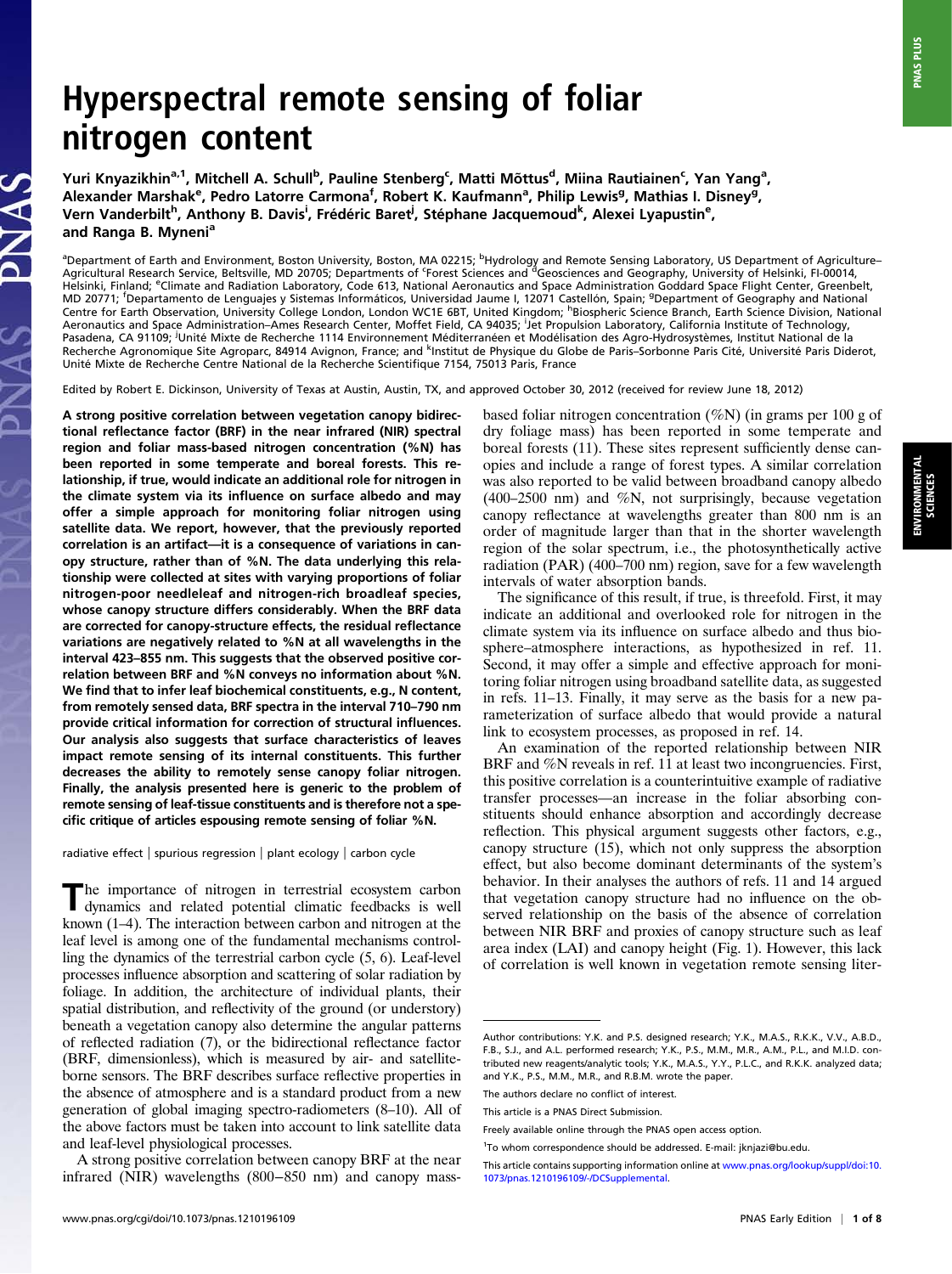

Fig. 1. BRF in the near infrared (NIR) spectral band (800–850 nm) vs. leaf area index (LAI) and vs. LVIS canopy height (Materials and Methods) for the Harvard Forest. Values of LAI and LVIS height vary between 2.9 and 6 (mean = 4.6; SD = 0.76) and between 10 m and 30 m (mean = 23.5 m; SD = 3.3), respectively. Different species tend to occupy different locations along the vertical axis, suggesting a dependence of NIR BRF on 3D forest structure although it does not correlate with two important canopy structural characteristics—LAI and canopy height.

ature as "reflectance saturation," commonly observed in dense vegetation (16, 17); i.e., the surface reflectance reaches an asymptote and thus is insensitive to LAI and/or canopy height.

Fig. 1 demonstrates that the level of NIR reflectance at which saturation occurs depends on the species, which is indicative of 3D effects of vegetation structure because species differ in their structural attributes (e.g., Red Oak/Maple vs. Red Pine). That is, the same amount of leaf area can be distributed in many ways to form canopies of varying topology: e.g., as canopies of conical or ellipsoidal tree crowns. The BRF values can be different although the canopy LAI and height are same in all cases (18, 19). Moreover, the effects of 3D structure on radiative processes can affect the sensitivity of canopy NIR reflectance to leaf optical properties (20). Therefore, the hypothesis that canopy structure has no influence on the relationship between NIR BRF and %N simply because the data were limited to dense canopies requires further analysis.

Second, in their theoretical analyses (14, 21), the authors do not address the physics of how radiation interacts with foliage and traverses in the 3D vegetation canopy, which is the mechanism that generates the remotely measured signal and constitutes the basis for monitoring nitrogen from space. Light scattered by a leaf includes two components, specular and diffuse. The first component emanates from light reflected at the air–cuticle interface. This portion of reflected radiation is, in general, but not always, partly polarized and exhibits a weak spectral dependency (22). It does not interact with pigments inside the leaf, but depends on the properties of the leaf surface (22–27), and therefore conveys no information about the constitution of the leaf tissue. Fresnel reflection is the principal cause of light polarization at the leaf surface (22, 23). The diffuse component, which results from radiation interactions within the leaf interior and any large particles on the leaf surface (hair, dust, and microto millimeter-scale wax structures), is not polarized. Its spectral behavior is mainly determined by the intrinsic optical properties of leaf constituents. The fraction of leaf surface reflected radiation can be greater than that of the diffuse field and it varies greatly between species (24, 27–29). This can weaken the sensitivity of canopy reflectance to the amount of leaf constituents. For instance, in the spectral band about 650 nm, where chlorophyll absorption is strong, a polarized reflectance of 9% may account for 58% of the total radiation reflected by the leaf (28). In the NIR (800–850 nm) where pigments do not absorb anymore, variation between species in the radiation scattered from the leaf interior can be comparable to or smaller than that of the leaf surface reflected radiation ([SI Text 3](http://www.pnas.org/lookup/suppl/doi:10.1073/pnas.1210196109/-/DCSupplemental/pnas.201210196SI.pdf?targetid=nameddest=STXT)). Thus, scattering from a leaf contains radiation fields that convey information about leaf interior and leaf surface characteristics, both of which are further transformed by the multiple scattering process, which in turn is strongly affected by the 3D canopy structure. The problem of leaf surface and leaf interior physics and the 3D radiative transfer process needs to be untangled if one wishes to remotely sense the content of certain constituents inside the leaf.

These two incongruencies, namely influence of canopy structure and its transformation of signals generated by interaction of radiation with leaves, justify a reexamination of the previously reported positive relationship between canopy NIR reflectance and foliar  $\%$ N (11). The problem investigated here, with the data used in ref. 11, is generic to the issue of remote sensing of leaf constituents and is therefore not a specific critique.

# Results and Discussion

Canopy Structure Is the Dominant Factor That Positively Relates NIR BRF and Foliar %N. Fig. 2 shows that both canopy  $\%$ N and NIR BRF are strongly and positively related to broadleaf fraction of leaf area (BfLAI, in  $m^2/m^2$ ). The BfLAI characterizes variations in forest structure due to changing proportions of structurally different broad- and needleleaf species. We examine its role in this relationship.

The nonlinear %N vs. BfLAI relationship follows from equations used to estimate canopy foliar %N from field data (Materials and Methods). The plots are characterized by a strong gradient in the proportion of needle- and broadleaf species. The contributions from leaves and needles to the canopy %N depend on the broadleaf fraction of the leaf dry mass (BfM, in g/g), which is an increasing function of the BfLAI (Materials and Methods). The difference in the leaf ( $\%n_L = 2.17 \text{ g}/100 \text{ g}$ ) and needle



Fig. 2. Canopy foliar %N vs. BfLAI (vertical axis on the left side) and BRF in the near infrared (NIR) spectral band (800–850 nm) vs. BfLAI (vertical axis on the right side) relationships for the Bartlett Forest (Table 1). The former can accurately be approximated by equations (solid line) that relate %N, broadleaf fraction of the leaf dry mass (BfM), and BfLAI (Materials and Methods and [SI Text 1](http://www.pnas.org/lookup/suppl/doi:10.1073/pnas.1210196109/-/DCSupplemental/pnas.201210196SI.pdf?targetid=nameddest=STXT)): RRMSE = 10%. Values of  $R^2$ , slope, and intercept of the measured %N vs. approximated %N regression line are 0.89, 0.997, and 0.001, respectively ([SI Text 1](http://www.pnas.org/lookup/suppl/doi:10.1073/pnas.1210196109/-/DCSupplemental/pnas.201210196SI.pdf?targetid=nameddest=STXT)).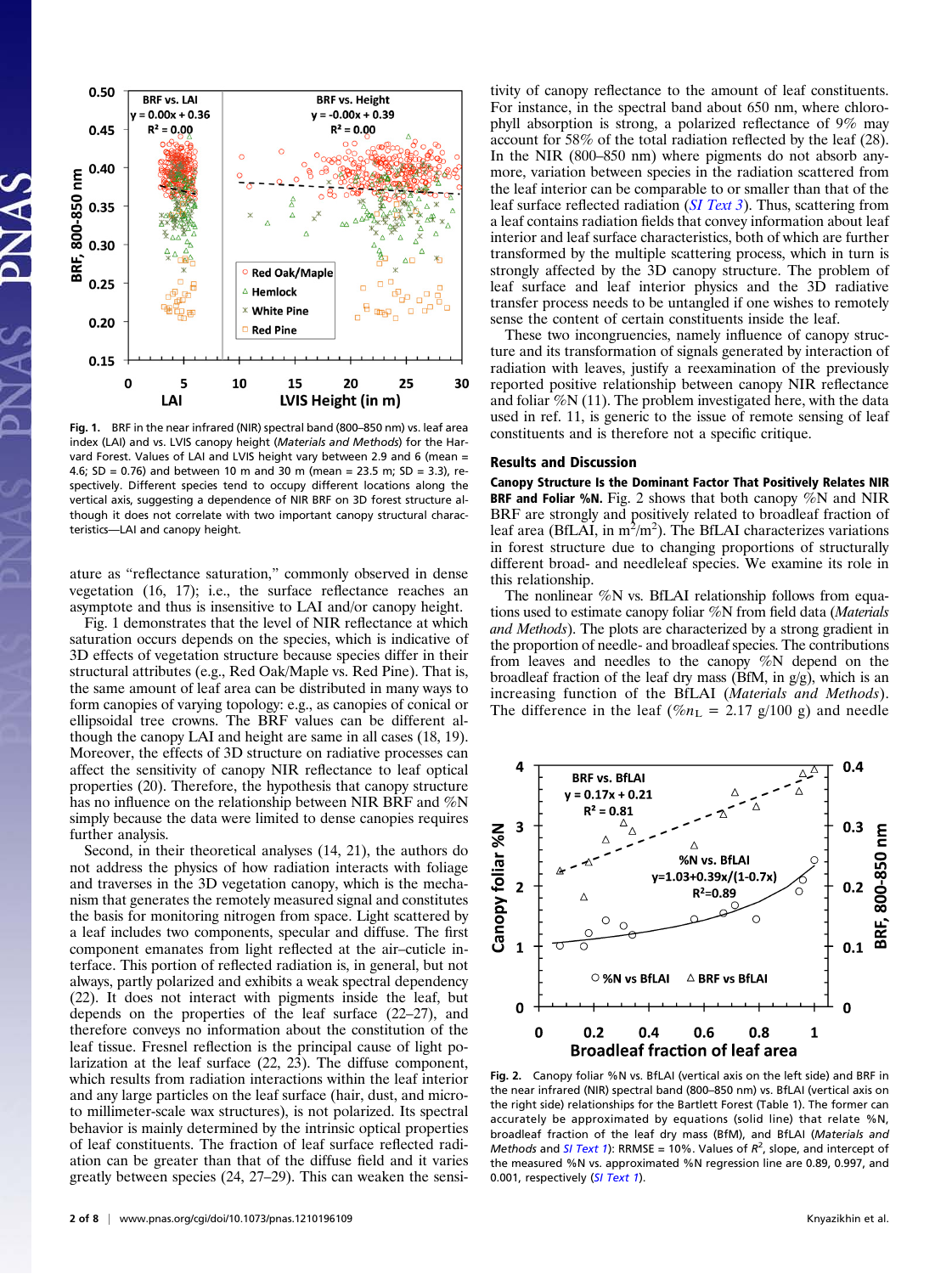( $\%$  $n_{\rm N}$  = 1.24 g/100 g) nitrogen concentrations is responsible for a positive tendency in  $\%$ N from pure (meaning 100%, hereafter) needle- to pure broadleaf plots. The differences in dry mass per leaf ( $m<sub>L</sub> = 66.3$  g/m<sup>2</sup>) and needle ( $m<sub>N</sub> = 224.2$  g/m<sup>2</sup>) area determine the convexity of the relationship. Thus, BfLAI is the structural variable that controls contributions from needles and leaves and consequently determines variations in canopy %N.

The NIR BRF vs. BfLAI relationship (Fig. 2) has the following interpretation. First, due to high dry matter content in a needle, absorption by needles could be stronger compared with that of leaves (30). Second, due to relatively strong needle scattering in the NIR spectral band (23, 31), the structure of a coniferous shoot gives rise to multiple photon–needle interactions within a shoot (32–34). The shoot acts as a "photon trap," within which photons travel until they are either absorbed or scattered out. Photons scattered out of one shoot can in turn be either trapped by another shoot or escape the canopy. Each within-shoot interaction increases the likelihood of photon absorption; thus, the shoots appear darker compared with needles (34–36). Because this effect is not present in broadleaf canopies, NIR reflectance tends to be greater than its coniferous counterpart (32). In dense, mixed canopies, an increase in the fraction of broadleaf trees therefore tends to make the forest canopies appear brighter in the NIR spectral region. The topology of the upper surface of a canopy is another factor that causes an increase in the NIR BRF from pure needle- to pure broadleaf leaf forests. This effect is discussed later.

Finally, Fig. 3 shows the relationship between NIR BRF and %N, which follows from Fig. 2. Indeed, the lowest BRF values correspond to pure needle-leaf forests (Fig. 2) where only nitrogen-poor needles contribute to the mean canopy foliar nitrogen concentration. An increase in the fraction of broadleaf species enhances the contributions from nitrogen-rich flat leaves to %N, lowers the foliar dry matter content, and dampens the darkening effect of shoot structure. The former augments %N whereas the two latter factors make the canopy appear brighter, as discussed above. This suggests that canopy structure is the dominant factor that governs variations in NIR BRF and  $\%$ N and consequently results in the spurious relationship between the canopy reflectance and foliar nitrogen. Therefore, NIR and/or SW broadband satellite data cannot be directly linked to leaf-level processes.

These empirical results are based on data from the Bartlett Forest. Our goal is to understand the physics behind empirical



Fig. 3. Relationship between canopy BRF in the NIR spectral band (800–850 nm) and canopy foliar %N. The regression line is for the Bartlett Forest plots shown in Fig. 2; for all sites  $y = 0.146x + 0.076$ ,  $R^2 = 0.797$ .

relationships, identify the role of canopy structure on the NIR BRF vs. %N relationship across all study areas, and if needed develop a method to account for canopy structural influence in remote sensing of leaf tissue constituents. We begin with an analysis of the radiative transfer process in a vegetation canopy and specification of variables that account for the cumulative effects of canopy structural properties at different scales on canopy reflectance.

Understanding the Multiple-Scattering Process Is Critical to Quantifying Canopy Structure. The study sites represent closed-canopy forests with relatively high LAI values (11). Our analyses of NDVI values (defined in Table 1) and BRF spectra ([SI Text 7](http://www.pnas.org/lookup/suppl/doi:10.1073/pnas.1210196109/-/DCSupplemental/pnas.201210196SI.pdf?targetid=nameddest=STXT)) suggest that the impact of canopy background, be it bare ground or understory vegetation, on canopy reflectance is negligible. The canopy structure and optical properties of the leaves in the canopy are the dominant factors that determine the spectral BRF. As reported in ref. 11 and confirmed in Fig. 1, there is no relationship between NIR BRF and proxies of structure such as LAI and canopy height; i.e., the reflectances are saturated. Is the lack of correlation with proxies of structure evidence for a negligible role of structure in variations of NIR BRF and consequently a bigger role of leaf optics on canopy reflectance? As Figs. 1 and 2 suggest, structure can affect the magnitude of the saturated BRF. Here, we identify a structural variable that controls variations in BRF under saturation conditions.

Solar radiation reflected by a vegetation canopy and measured by a satellite-borne sensor results from photons that enter the canopy, interact with the green foliage and nongreen woody material (branches, trunks, etc.), travel between interactions inside the vegetation canopy, and finally escape the canopy through gaps toward to the sensor. To simplify the problem at hand, we consider green foliage matter in the canopy only. For sufficiently dense vegetation where the impact of canopy background is negligible the photon–canopy interactions, or equivalently the radiative transfer process in vegetation canopies, depend on  $(i)$  how individual leaves scatter the radiation, i.e., leaf optics, and  $(ii)$  how the foliage is distributed in the canopy space, i.e., canopy structure. We use the leaf albedo,  $\omega_{\lambda}$  to characterize the scattering ability of the foliage in the canopy. This variable is the fraction of radiation incident on the leaf that is reflected or transmitted ([SI](http://www.pnas.org/lookup/suppl/doi:10.1073/pnas.1210196109/-/DCSupplemental/pnas.201210196SI.pdf?targetid=nameddest=STXT) [Text 3](http://www.pnas.org/lookup/suppl/doi:10.1073/pnas.1210196109/-/DCSupplemental/pnas.201210196SI.pdf?targetid=nameddest=STXT)). Scattering from a leaf responds differently at different wavelengths to changes in leaf properties such as pigment concentrations, chemical constituents, internal structure, and leaf surface properties. The leaf albedo spectrum therefore is the only optical variable that conveys information about leaf biochemical constituents, e.g., nitrogen content.

Leaf optical properties, however, cannot be directly measured from space because the radiation scattered from leaves and exiting the canopy in the direction of the sensor is strongly affected by the 3D canopy structure. The canopy structural organization acts as a labyrinth for photons. Photons enter the "labyrinth" and run into leaves. A fraction of these incoming photons disappears as a result of absorption, whereas the remainder are scattered from leaves, i.e., change the direction of their travel. The scattered photons in turn can either hit leaves again or escape the vegetation through gaps between the foliage. The photons wander between interactions throughout the labyrinth until they either are absorbed or exit the canopy.

We use the concept of recollision probability,  $p$ , to quantify the complexity of canopy structural organization. This is the probability that a photon scattered by material in the canopy will interact with matter in the canopy again (31, 35, 37, 38). If, for example, a vegetation canopy can be treated as a "big leaf" (i.e., no structure,  $LAI = 1$ ), the recollision probability is zero because photons reflected from or transmitted through such a leaf will not encounter another leaf. If one cuts this big leaf into "small pieces" and uniformly distributes these pieces in the canopy space, i.e., a simple structure is introduced with the leaf area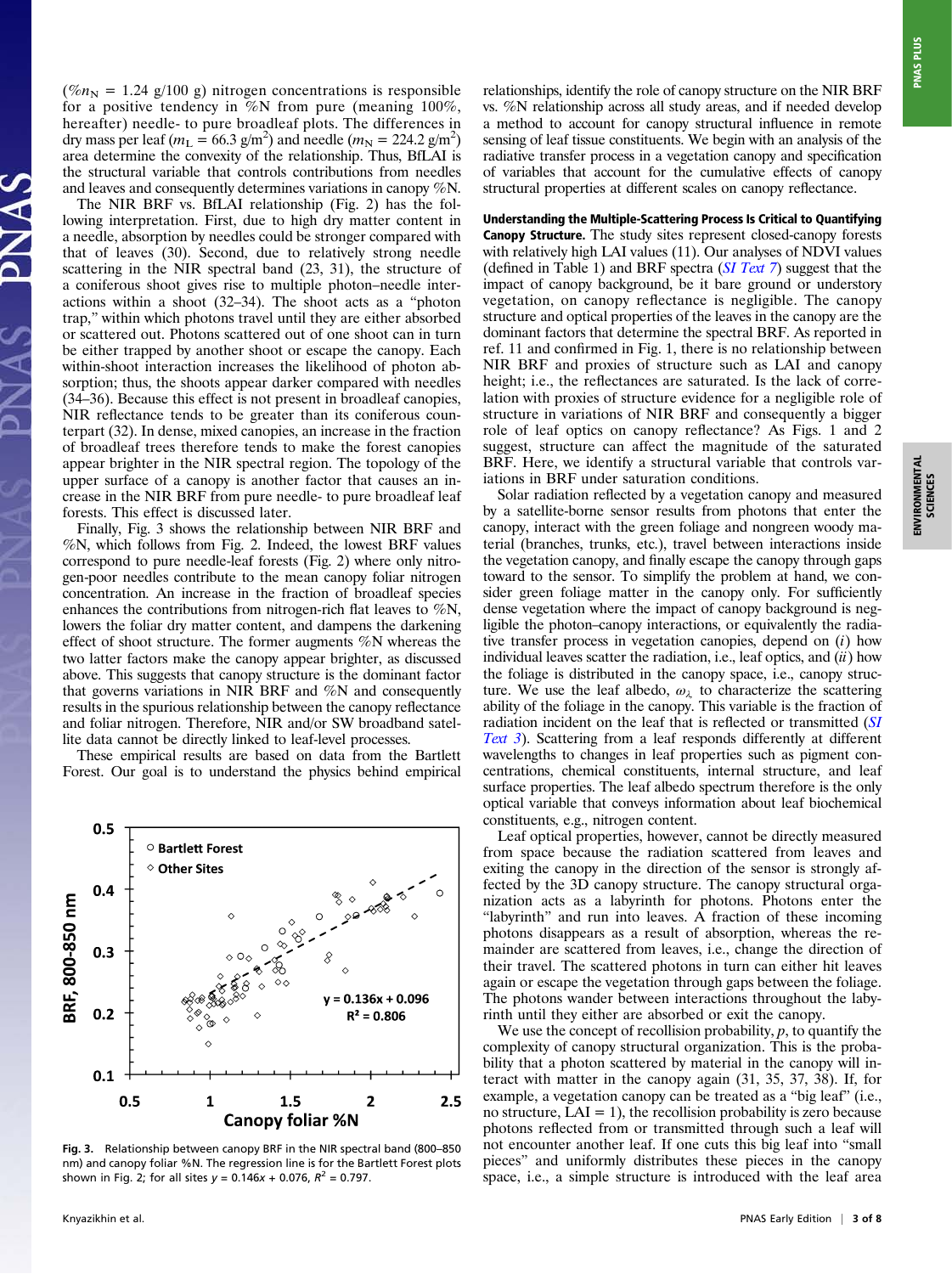# Table 1. Site description

| Site                                                     | Lat. <sup>o</sup> N | Long, <sup>o</sup> W | Solar zenith angle<br>at AVIRIS flight, ° | Description                                                         | No. $20 \times 20$ -m<br>plots | Mean (SD) over plots |            |
|----------------------------------------------------------|---------------------|----------------------|-------------------------------------------|---------------------------------------------------------------------|--------------------------------|----------------------|------------|
|                                                          |                     |                      |                                           |                                                                     |                                | NDVI*                | %N         |
| <b>Austin Cary Memorial</b><br>Forest <sup>†</sup> , FL  | 29.75               | 82.20                | 25.89                                     | Planted and natural pine                                            | 4                              | 0.72(0.01)           | 0.90(0.05) |
| <b>Bartlett Experimental</b><br>Forest <sup>#</sup> , NH | 44.05               | 71.28                | 33.16                                     | Mixed northern hardwood                                             | 13                             | 0.88(0.03)           | 1.52(0.42) |
| Duke Forest <sup>§</sup> , NC                            | 35.97               | 79.09                | 33.19                                     | Pine, pine-hardwood,<br>upland hardwood, and<br>bottomland hardwood | 16                             | 0.88(0.04)           | 1.57(0.40) |
| Harvard Forest <sup>1</sup> , MA                         | 42.54               | 72.17                | 35.11                                     | Mixed temperate forest                                              | 19                             | 0.89(0.02)           | 1.77(0.29) |
| Howland Forest <sup>1</sup> , ME                         | 45.20               | 68.74                | 35.59                                     | Boreal-northern hardwood<br>transitional forest                     | 18                             | 0.87(0.01)           | 1.02(0.10) |
| Wind River Experimental<br>Forest**, WA                  | 45.82               | 121.95               | 25.22                                     | Temperate evergreen                                                 | 15                             | 0.86(0.03)           | 1.10(0.22) |

Lat, latitude; long, longitude.

\*NDVI is defined here as the difference between AVIRIS plot BRFs in the nadir direction at 855 nm and 655 nm normalized by their sum. †

http://sfrc.ufl[.edu/handbook/acf.html.](http://sfrc.ufl.edu/handbook/acf.html) ‡

[www.fs.fed.us/ne/durham/4155/bartlett.htm.](www.fs.fed.us/ne/durham/4155/bartlett.htm)

§ [www.dukeforest.duke.edu/.](www.dukeforest.duke.edu/)

¶ <http://harvardforest.fas.harvard.edu/>.

║ [http://howlandforest.org/.](http://howlandforest.org/)

\*\*<www.fs.fed.us/pnw/exforests/wind-river/index.shtml>.

unaltered, the recollision probability changes its value from 0 to about 0.3 (35). The recollision probability depends on canopy geometrical properties at different scales such as the spatial distribution of trees on the ground, tree crown shape and size, and within-crown foliage arrangement (33–35, 39–42). The greater its value is, the higher the likelihood of photon absorption and consequently fewer photons exit the vegetation. For the same amount of foliage area, for example, the recollision probability for coniferous forests is larger compared with that for broadleaf species due to the difference in the small-scale structural organization, i.e., coniferous shoot vs. flat leaf, respectively (35). This makes the coniferous forests appear darker in the NIR region compared with their broadleaf counterparts (32), as discussed above and illustrated in Figs. 1 and 2.

The probability that a photon scattered by canopy elements will not recollide, i.e., exit the canopy through gaps between foliage elements inside the canopy, is  $1 - p$ . Some of these photons will be registered by the sensor on a satellite viewing the canopy along the direction, Ω. Using Stenberg's (43) definition of a gap a point on the leaf surface within the canopy that is visible from outside the canopy along the direction  $Ω$ —a "directional gap density,"  $\rho(\Omega)$ , can be defined ([SI Text 2](http://www.pnas.org/lookup/suppl/doi:10.1073/pnas.1210196109/-/DCSupplemental/pnas.201210196SI.pdf?targetid=nameddest=STXT)). The quantity  $\rho(\Omega)$ LAI quantifies the fraction of leaf area inside the canopy that is visible from outside the canopy along a given direction. The directional gap density therefore depends on the leaf area inside the canopy and how these leaves are distributed within the canopy space; i.e., it is a function of the canopy structure.

It should be noted that a fraction of photons incident on the canopy can pass through the vegetation without experiencing a collision and thus do not participate in the radiative transfer process discussed above. A fraction of intercepted photons,  $i_0$ , termed the canopy interceptance, initiates the process of photon– canopy interactions. This variable depends on canopy structure and can vary with the solar direction. However, it is close to unity in the case of dense vegetation canopies. The wavelength-dependent leaf albedo,  $\omega_{\lambda}$ , along with three spectrally invariant (wavelength-independent) quantities—canopy interceptance, recollision probability, and directional gap density—determines the angular patterns of reflected and diffusely transmitted radiation fields (*[SI Text 2](http://www.pnas.org/lookup/suppl/doi:10.1073/pnas.1210196109/-/DCSupplemental/pnas.201210196SI.pdf?targetid=nameddest=STXT)*).

The three spectrally invariant parameters can be combined into one variable, a directional area scattering factor (DASF),

$$
DASF = \rho(\Omega) \frac{i_0}{1 - p}.
$$

This variable is the canopy BRF if the foliage does not absorb radiation ([SI Text 2](http://www.pnas.org/lookup/suppl/doi:10.1073/pnas.1210196109/-/DCSupplemental/pnas.201210196SI.pdf?targetid=nameddest=STXT)). In this case, photons travel between interactions until they exit the canopy. The factor  $i_0/(1 - p)$  is the mean number of interactions before a photon exits the canopy (31, 37, 38). Multiply scattered photons thus densely fill the 3D canopy space and consequently sample a significant portion of foliage area. The mean number of interactions therefore provides an estimate of the total area of leaves ([SI Text 2](http://www.pnas.org/lookup/suppl/doi:10.1073/pnas.1210196109/-/DCSupplemental/pnas.201210196SI.pdf?targetid=nameddest=STXT)). Thus, DASF ~  $\rho(\Omega)$ LAI. It is an estimate of the ratio between the leaf area that forms the canopy boundary as seen along a given direction and the total (one-sided) leaf area. Thus, the DASF actually characterizes the texture of the canopy's "upper boundary." In nonabsorbing canopies, the exitant radiation field is determined entirely by the structural construction of the vegetation canopy.

In reality, foliage absorbs solar radiation. Absorption exhibits a strong spectral dependency. This causes a deviation between the measured BRF and DASF. At weakly absorbing wavelengths, however, the effect of multiple scattering is strong. For example, in the NIR (800–850 nm) spectral band where foliage absorbs little radiation, a photon can undergo up to 10 interactions before it either is absorbed or exits the canopy (figure 3a in ref. 31). Consequently, incoming photons in this spectral region permeate the vegetation canopy, from the top to the bottom, and the more interactions the photons undergo, the more densely scattered photons fill the 3D canopy space. Thus, the upper and lower sides of the leaves are illuminated by multiply scattered photons. This is similar to the radiative transfer in a nonabsorbing canopy. However, the number of photons scattered by leaves is reduced due to absorption. Scattered photons can be treated as radiation sources on foliage surfaces. The magnitude of these sources depends on the leaf albedo. In weakly absorbing wavelengths, the exitant radiation field becomes dependent on both canopy structure and leaf albedo.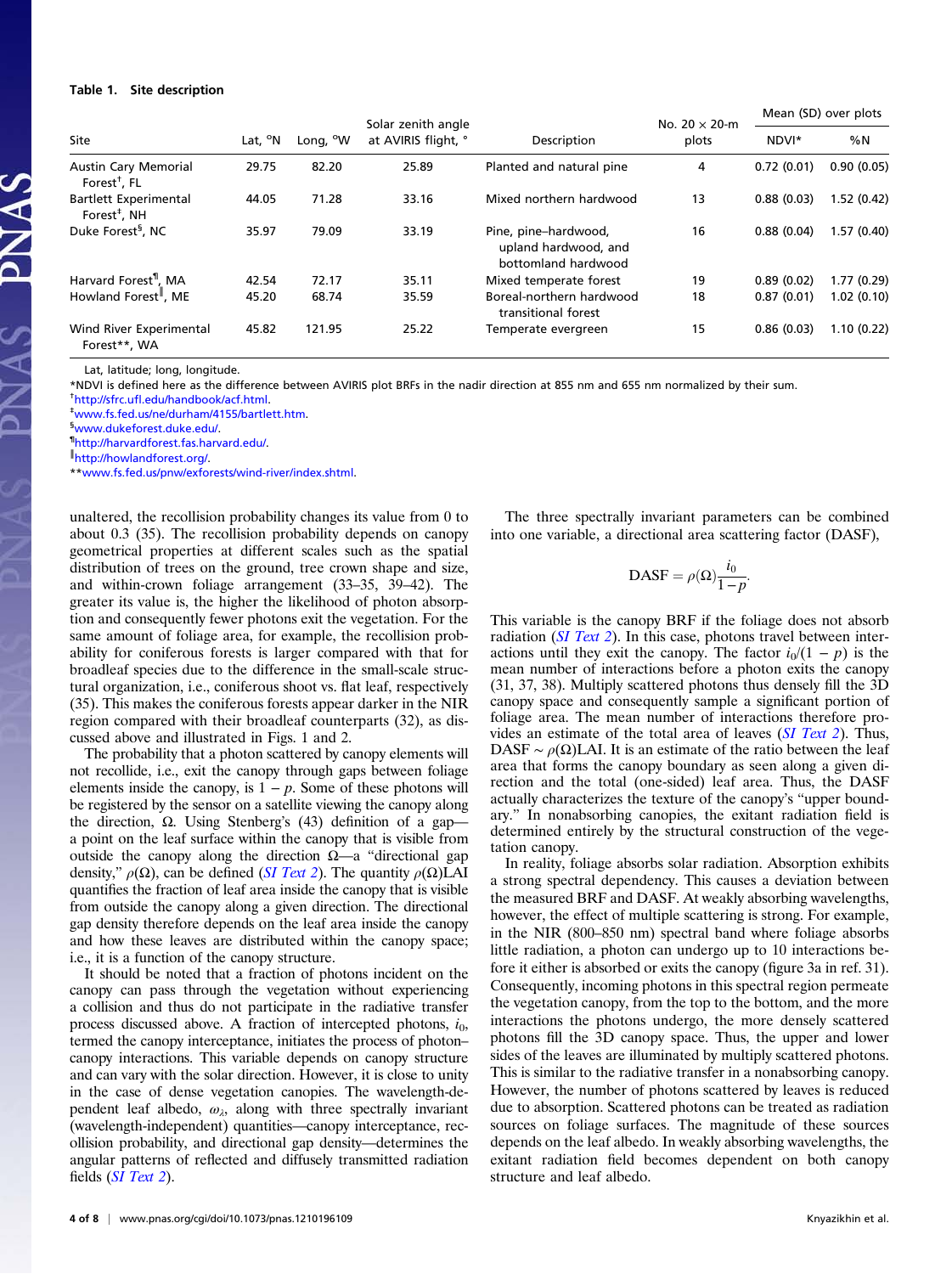ENVIRONMENTAL SCIENCES

**ENVIRONMENTAL**<br>SCIENCES



Fig. 4. Absorption spectra of chlorophyll ab (in cm<sup>2</sup>/mg), dry matter (in cm<sup>2</sup>/ dg), and water (in cm<sup>-1</sup>) (vertical axis on the left side) and spectrum of leaf albedo (vertical axis on the right side) from the PROSPECT-5 model (45). In these units values of typical concentrations of these absorbing pigments are on the order of 0.05. Impact of water absorption can be neglected.

The recollision probability and DASF can be retrieved from spectral BRF if leaf albedo at two or more weakly absorbing wavelengths is known  $(SI \text{ Text } 2)$ , but such information is not available when interpreting satellite data. Therefore, our next step is to show that whereas leaf albedo is required to obtain two structural variables,  $\rho(\Omega)i_0$  and  $1 - p$ , their ratio, which defines the DASF, can be estimated from the BRF spectrum in the 710- to 790-nm interval without prior knowledge or ancillary information regarding leaf scattering properties. To understand this, we begin with an analysis of how radiation interacts with individual leaves.

Spectral BRF in the Interval Between 710 and 790 nm Is Required to Derive DASF and Remove the Effect of Canopy Structure. Radiation scattered by a green leaf includes information from two dissimilar sources—the surface and the interior of the leaf ([SI Text 3](http://www.pnas.org/lookup/suppl/doi:10.1073/pnas.1210196109/-/DCSupplemental/pnas.201210196SI.pdf?targetid=nameddest=STXT)). In the PAR, the amount of radiation exiting from the leaf interior is mainly governed by the photosynthetically active pigments and decreases with their increasing concentrations. In the NIR, where such pigments do not absorb and there is no significant absorption by water, the main factors determining scattering from the leaf interior are its anatomical structure and the amount of dry matter. The latter exhibits a weak but significant absorption (44). The leaf cuticle acts as a "barrier" for photons to enter the mesophyll and be absorbed, thus tending to increase the leaf albedo. The fraction of radiation incident on leaf surface that does not penetrate the leaf is determined by leaf surface properties. This fraction of reflected radiation is largely wavelength independent and varies with the direction of incident radiation (22, 23, 25, 28).

In the interval between 710 nm and 800 nm, the spectral behavior of the radiation scattered from the leaf interior is mainly determined by the absorption spectra of chlorophyll and dry matter (Fig. 4). The chlorophyll absorption spectrum declines rapidly with wavelength and vanishes at about 770 nm. This generates a sharp jump in the spectrum of leaf albedo from its minimum to a plateau around 800 nm. The magnitude of this plateau is controlled by the amount of dry matter and mesophyll structure. The dry matter exhibits little absorption and its spectrum is flat in this spectral range. In this spectral interval, leaf scattering is strong enough to trigger the multiple-scattering process that has significant impact on canopy reflectance.

Empirical (33, 46) and theoretical (39) analyses show that the spectral distribution of radiation reflected from the leaf interior in the interval between 710 nm and 790 nm is related to a known

intrinsic leaf scattering spectrum and the wavelength-independent within-leaf recollision probability. This is similar to how the canopy reflectance is related to the recollision probability and leaf albedo ([SI Text 4](http://www.pnas.org/lookup/suppl/doi:10.1073/pnas.1210196109/-/DCSupplemental/pnas.201210196SI.pdf?targetid=nameddest=STXT)). This intrinsic leaf reference spectrum is mainly determined by the absorption spectra of chlorophyll and dry matter (Fig. 4), whereas the within-leaf recollision probability is a function of their concentrations and mesophyll structure. Technically, it means that the BRF in the 710- to 790-nm spectral interval can be expressed in terms of either actual leaf albedo and spectral invariants—the recollision probability and directional gap density—or the known reference spectrum and the spectral invariants transformed to new values, which become dependent on canopy structure, leaf surface properties, mesophyll struc-ture, and amount of chlorophyll and dry matter ([SI Text 5](http://www.pnas.org/lookup/suppl/doi:10.1073/pnas.1210196109/-/DCSupplemental/pnas.201210196SI.pdf?targetid=nameddest=STXT)). It was found (33), however, that the ratio,  $\rho(\Omega)/(1 - p)$ , is independent of the leaf spectrum used to express the BRF  $(SI \text{ Text } 5)$ . This property underlies a simple algorithm for retrieving the DASF from the BRF spectrum in the 710- to 790-nm spectral interval, which does not rely on information about leaf scattering properties. It was used to generate DASF values from National Aeronautics and Space Administration (NASA)'s Airborne Visible/Infrared Imaging Spectrometer (AVIRIS) data across all study areas. Technical details are given in [SI Text 5](http://www.pnas.org/lookup/suppl/doi:10.1073/pnas.1210196109/-/DCSupplemental/pnas.201210196SI.pdf?targetid=nameddest=STXT) and [Fig.](http://www.pnas.org/lookup/suppl/doi:10.1073/pnas.1210196109/-/DCSupplemental/pnas.201210196SI.pdf?targetid=nameddest=SF1) [S1](http://www.pnas.org/lookup/suppl/doi:10.1073/pnas.1210196109/-/DCSupplemental/pnas.201210196SI.pdf?targetid=nameddest=SF1)A. Note that this technique results in the sensitivity of the DASF to leaf surface properties ([SI Text 5](http://www.pnas.org/lookup/suppl/doi:10.1073/pnas.1210196109/-/DCSupplemental/pnas.201210196SI.pdf?targetid=nameddest=STXT)).

Fig. 5 shows a strong positive correlation between the DASF in the zenith direction and BfLAI. In this example, the nadirviewing AVIRIS sensor can see about 25% of the foliage area of conifer forests. This is due to dense packing of needles in shoots. In a broadleaf forest, the flat leaves allow the sensor to see up to 50% of its leaf area. These differences can be attributed also to the topology of the upper surface of the canopy (33). According to common assumptions, broadleaf trees have spherical- to ellipsoidal-shaped crowns whereas the needle species are ellipsoidal to conical in shape. In broadleaf forests, the crowns form a fairly smooth or continuous canopy upper surface. This feature lowers the likelihood of photons escaping the canopy through gaps in oblique (i.e., off-zenith) directions. Gaps, as seen upward from leaf surfaces, are more likely to be concentrated around the vertical direction. In needle-leaf forests, the upper canopy



Fig. 5. Correlation between the directional area scattering factor (DASF) in the zenith direction and broadleaf fraction of leaf area. The regression line is for the Bartlett Forest for which BfLAI values were obtained from in situ species fractions of the canopy leaf dry mass. Values of the BfLAI for other sites were obtained by converting %BN data  $(SI Text 1)$  $(SI Text 1)$  $(SI Text 1)$ . The regression line for all plots is  $y = 0.231x + 0.239$ ,  $R^2 = 0.835$ .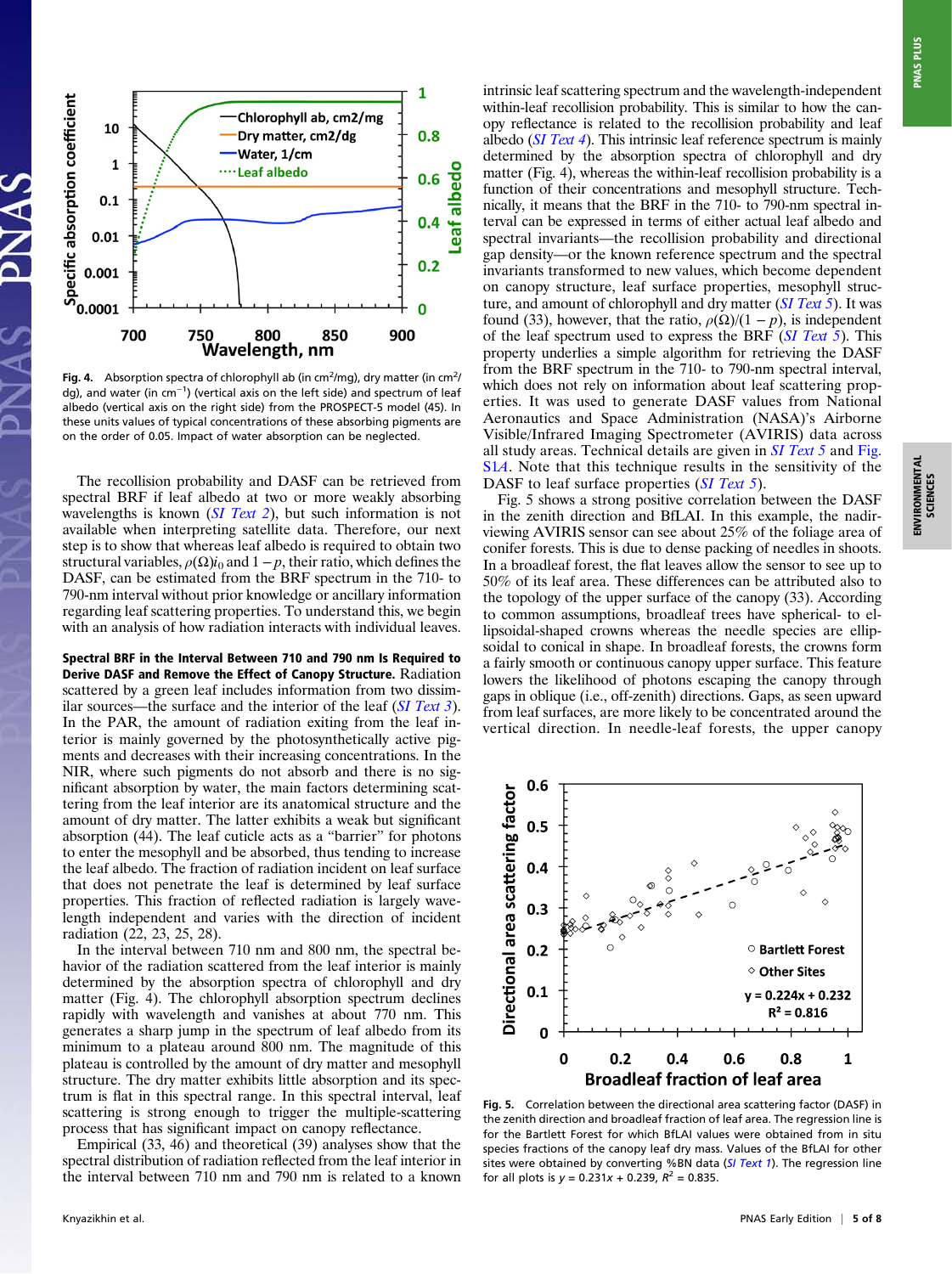exhibits high heterogeneity because of pointed tree crowns (47). This increases the probability of seeing a gap from foliage surfaces in off-zenith directions and distributes the gaps over a wider range of directions, thus lowering the gaps in any particular direction. Thus, the compositional mix of needle- and broadleaf species in a canopy determines a positive tendency in the near-zenith DASF from pure needle- to pure broadleaf forests. A detailed analysis of its sensitivity to conical- and ellipsoidal-shaped trees can be found in ref. 33, figure 8.

Fig. 6 shows that BRF in the NIR spectral band (800–850 nm) is almost proportional to the DASF, a parameter that describes reflectance of nonabsorbing canopies. As discussed earlier, this is the effect of multiple scattering at weakly absorbing wavelengths, which makes the canopy radiative regime very similar to that of the nonabsorbing canopy. Note that the canopy radiative regimes differ significantly between strongly absorbing, e.g., PAR region, and weakly absorbing wavelengths. This can result in weak or no correlation between BRF and DASF at absorbing wavelengths. The deviation of canopy BRF from its nonabsorbing counterpart DASF must, however, be due to leaf absorption. Recall that only photons that enter the leaf interior can be absorbed, and the fraction of those photons is determined by leaf surface properties. Therefore, the difference between wavelength-independent DASF and BRF spectra is a function of leaf interior and leaf surface properties. Thus, the DASF provides critical information to remove the effect of canopy structure on the relationship between hyperspectral canopy reflectance and leaf properties. Fig. 6 also demonstrates that the canopy structure is the dominant factor responsible for variation in NIR BRF under the saturation conditions. This extends the empirical result from data collected at the Bartlett site, which documents the importance of canopy structure, to all study areas. Consequently, without knowledge of canopy structure, NIR and/or SW broadband satellite data cannot be directly linked to leaf-level processes and therefore used to monitor foliar nitrogen from space.

Spectral Reflectance Corrected for Forest Structure Effect Is Negatively Related to %N. We use the BRF to DASF ratio to suppress the sensitivity of BRF to canopy structure. This ratio is an estimate of a well-defined physical quantity called the canopy scattering coefficient,  $W_{\lambda}$  ([SI Text 6](http://www.pnas.org/lookup/suppl/doi:10.1073/pnas.1210196109/-/DCSupplemental/pnas.201210196SI.pdf?targetid=nameddest=STXT)), i.e., the fraction of



Fig. 6. Relationship between canopy BRF in NIR spectral band (800–850 nm) and directional area scattering factor (DASF) in the zenith direction for 129 plots across our study area. The DASF is a key structural parameter responsible for variation in NIR BRF.

intercepted radiation that has been reflected from, or diffusively transmitted through, the vegetation (35, 39, 48). The canopy scattering coefficient is a function of leaf interior and surface properties.

As Fig. 7A illustrates, the scattering coefficient mimics the shape and magnitude of typical leaf albedo spectra documented in the literature (49). It decreases with increasing canopy foliar %N. Unlike BRF that exhibits either positive (Fig. 3) or no relation ([SI Text 6](http://www.pnas.org/lookup/suppl/doi:10.1073/pnas.1210196109/-/DCSupplemental/pnas.201210196SI.pdf?targetid=nameddest=STXT) and [Fig. S2\)](http://www.pnas.org/lookup/suppl/doi:10.1073/pnas.1210196109/-/DCSupplemental/pnas.201210196SI.pdf?targetid=nameddest=SF2) with nitrogen in the PAR and NIR regions, the scattering coefficient is negatively correlated with foliar %N at all wavelengths in the interval between 423 and 855 nm; i.e., the higher the foliar nitrogen concentration is, the more the foliage absorbs. This is illustrated in Fig. 7B, which shows the  $R^2$  coefficient of  $W_\lambda$  vs. %N negative correlation as a function of wavelength. Notably, the  $R^2$  mirrors the chlorophyll absorption spectrum. This can be interpreted as follows. When leaf absorption is high, the diffuse component of the leaf albedo decreases, and consequently the surface scattering dominates ([SI](http://www.pnas.org/lookup/suppl/doi:10.1073/pnas.1210196109/-/DCSupplemental/pnas.201210196SI.pdf?targetid=nameddest=STXT) [Text 3](http://www.pnas.org/lookup/suppl/doi:10.1073/pnas.1210196109/-/DCSupplemental/pnas.201210196SI.pdf?targetid=nameddest=STXT) and Eq. [S3.2](http://www.pnas.org/lookup/suppl/doi:10.1073/pnas.1210196109/-/DCSupplemental/pnas.201210196SI.pdf?targetid=nameddest=STXT)). Conversely, when leaf absorption is low, the surface contribution is reduced compared with the diffuse component. In Fig. 7B we see that the principal foliage pigments absorb in the same region, in the vicinity of 445 nm (50). This results in a negligible contribution from the diffuse component of the leaf albedo, thus making the leaf albedo, and consequently  $W_{\lambda}$ , more sensitive to foliage surface properties rather than its interior  $(SI \text{ Text } 3)$ . The opposite is seen where absorption spectra of the principal pigments, except chlorophyll, decline rapidly and vanish before the green spectral region (555 nm). An increase in chlorophyll absorption near the red spectral region (645 nm), followed by a sharp decrease beyond, is accompanied by the respective increase and decrease of the contribution of surface reflected radiation to the leaf albedo and consequently its sensitivity to the leaf interior. This behavior is consistent with observed patterns of leaf scattering; that is, the contribution of the leaf surface reflected radiation to the leaf albedo is small when its diffuse component is large, as in the NIR region, and is large when the diffuse component is small, as in the pigment-absorbing blue and red spectral bands (23, 26, 28). This result suggests that leaf surface properties have an impact on canopy BRF.

### Conclusions

The previously reported positive correlation between forest canopy reflectance and foliar  $\%$ N (11) is a counterintuitive example of the physics of radiative transfer in a medium—an increase in the amount of absorbing foliar constituents enhances absorption and correspondingly decreases canopy reflectance. This physical argument suggests that other factors, i.e., canopy structure, which suppress not only the absorption effect, become dominant determinants of the system's behavior. Our analyses reinforce this physically based deduction: The distribution of gaps through which photons escape the canopy is the dominant mechanism that generates a positive correlation between observed NIR canopy reflectance and %N. The distribution of gaps can be characterized by the DASF, which is an estimate of the ratio of the leaf area that forms the canopy upper boundary, as seen along a given direction, to the total leaf area. The DASF "distils" the positive relationship between reflectance and %N (Fig. 6), and the residual information in the reflectance that is not due to this structural variable is negatively related to foliar nitrogen in the PAR and NIR spectral regions (Fig. 7). This finding suggests that the observed NIR BRF vs. %N positive correlation conveys no information about %N. Thus, to infer leaf biochemical constituents, e.g., N content, from remotely sensed data, the DASF provides critical information for correction of canopy structural influences. For vegetation canopies with a dark background, or sufficiently dense vegetation where the impact of canopy background is negligible, the DASF can be directly re-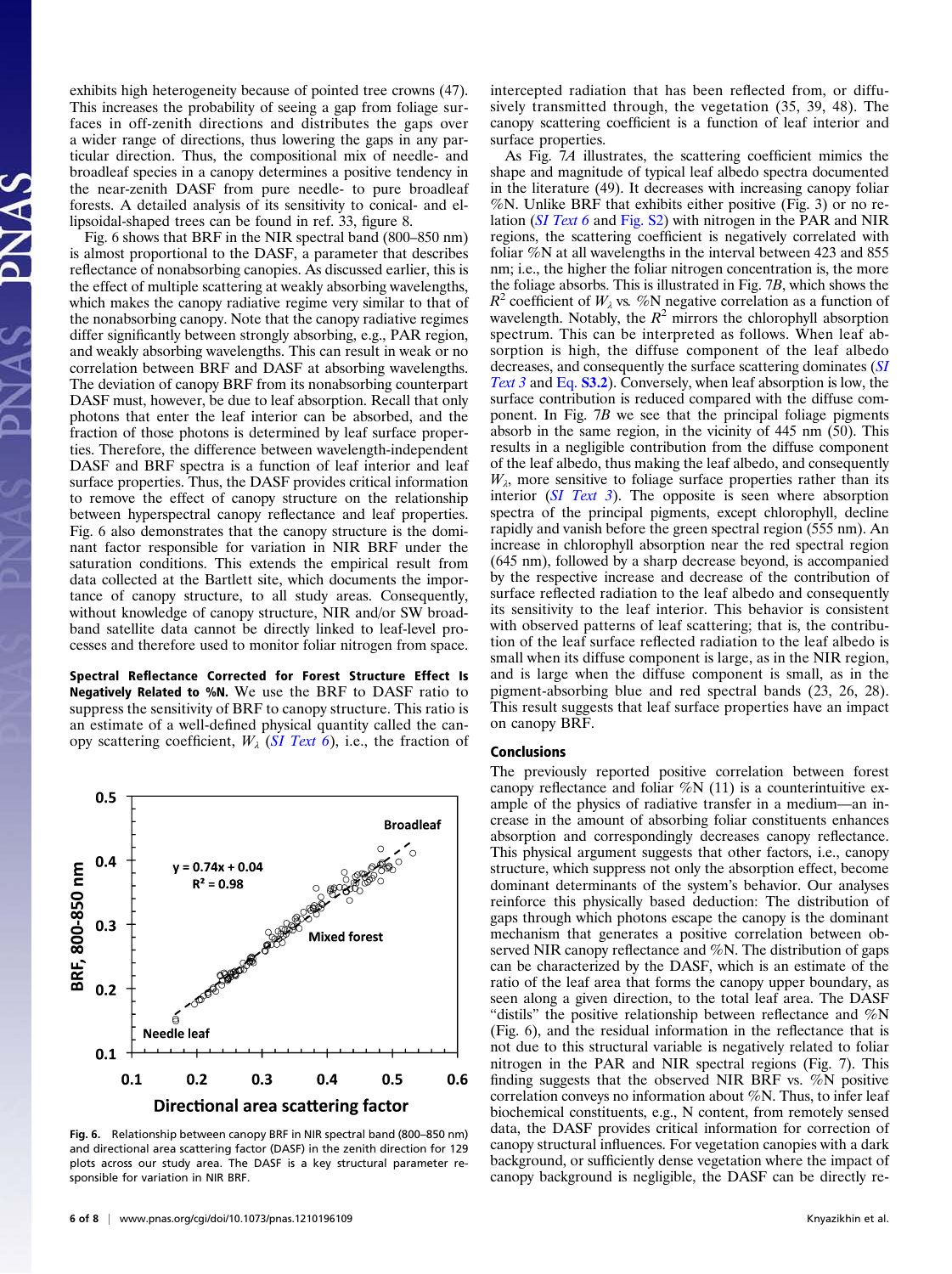

Fig. 7. (A) Canopy scattering coefficient  $W_\lambda$  as a function of wavelength for three plots at the Bartlett Forest representing broadleaf (%N = 1.91), mixed (%N = 1.45), and needle leaf (%N = 1.22) forests. (B) Spectral variation in the  $R^2$  coefficient of W<sub>2</sub> vs. %N negative correlation (solid line) and absorption coefficient of chlorophyll (dotted line). The absorption spectrum at 1 nm spectral resolution from the PROSPECT-5 model (45) is normalized to match the maximum  $R^2$  value.

trieved from the BRF spectrum in the 710- to 790-nm interval, without involving canopy reflectance models, prior knowledge, or ancillary information regarding leaf scattering properties.

In addition, characteristics of the leaf surface are also important to remote sensing of foliage pigments. Radiation reflected from leaf surfaces does not penetrate the leaf and therefore conveys no information about its interior. Radiation reflected by the leaf surface can vary greatly between species (23, 29). The canopy reflectance therefore becomes sensitive to both species-specific canopy architecture and leaf surface features. This further decreases the ability to remotely sense canopy foliar nitrogen content from hyperspectral data. Reflectance measurements alone cannot distinguish radiation scattered from leaf surface and interior tissue (24). Polarization measurements may be useful to correct for this additional source of uncertainty because radiation reflected from the leaf surface is partly polarized whereas that from the leaf interior is not.

Hyperspectral remote sensing of leaf biochemical constituents relies on the fact that scattering from a leaf responds differently at different wavelengths to changes in leaf properties such as pigment concentrations, other chemical constituents, internal structures, and leaf surface characteristics. Three-dimensional radiative transfer theory provides the most physically consistent linkage between leaf scattering and canopy reflectance. Most of the existing approaches to interpret reflectance spectra, however, neglect this fundamental linkage. This can lead to misinterpretation of satellite data. Three-dimensional radiative transfer should therefore be an integral part of hyperspectral remote sensing to ensure success of hyperspectral missions, e.g., the planned NASA Hyperspectral Infrared Imager (51) mission recommended for implementation by the US National Research Council (52).

### Materials and Methods

Field Data. This research is focused on six sites located in the eastern United States and Washington State (Table 1). The sites represent closed-canopy forests and are characterized by a strong gradient in the proportion of needle- and broadleaf species. Their detailed description can be found in ref. 12. Data used in our research were sampled between 2001 and 2006 during the peak growing season on 85 plots across the six research sites (Table 1) according to a protocol documented in refs. 11, 12, and 53. At each 20  $\times$  20-m plot green leaves were sampled from several heights in the canopy and their mass-based foliar nitrogen concentration (in grams per 100 g of dry foliage mass) and dry mass per foliage area (in g·m<sup>−2</sup>) were measured under laboratory conditions. Foliage area was defined as one-sided leaf area for deciduous species and as the projected needle area for conifers (11, 12, 53). Foliar biomass distribution by species was determined using an optical camera point-quadrat method combined with leaf mass per area measurements (53). Plot level foliar %N is calculated as the mean of foliar N concentration among all species, weighted by species canopy foliar mass fraction (11, 12). The accuracy of the methodology was assessed with data

collected at the Bartlett Experimental Forest. The estimated foliar massbased nitrogen concentrations compared well with values derived from litter-fall collection (11, 12, 53). A detailed description of the approach and its validation can be found in refs. 12 and 53.

Species Composition and %N. In our analysis we stratified trees into needleand broadleaf species. An equation for plot-level foliar %N takes the form

$$
\%N = \%n_L BfM + \%n_N(1 - BfM) = \%n_N + (%n_L - \%n_N)BfM,
$$

where  $\%n_N$  and  $\%n_L$  represent the mass-based nitrogen concentration of an average needle and leaf, respectively, and BfM is the broadleaf fraction of the canopy leaf dry mass (in g/g). This variable can be expressed as

$$
\text{BfM} = \frac{m_{\text{L}} \text{BfLAI}}{m_{\text{L}} \text{BfLAI} + m_{\text{N}} \left(1 - \text{BfLAI}\right)} = \frac{\theta \text{BfLAI}}{1 - (1 - \theta) \text{BfLAI}}.
$$

Here  $m_{L}$  and  $m_{N}$  are the dry mass per foliage area of an average leaf and needle (in g·m<sup>-2</sup>),  $\theta = m_l/m_N$ , and BfLAI is the broadleaf fraction of leaf area. Note that the BfM is an increasing function of BfLAI. The ratio  $\theta$  determines its convexity. For the Bartlett Forest,  $\%n_{\text{L}} = 2.17$  (SD = 0.4),  $m_{\text{L}} = 66.3$  (SD = 14.2), % $n_N$  = 1.24 (SD = 0.26),  $m_N$  = 224.2 (SD = 67.8), and  $\theta$  = 0.30. These estimates are based on data reported in ref. 53. A solid line in Fig. 2 shows plot-level %N as a function of BfLAI.

Data available to this research included the canopy foliar %N (all sites) and its portions, %BN, from broadleaf species (all sites except Wind River Experimental Forest); i.e., %BN = % $n_1$ ·BfM. For the Bartlett Forest, distribution of the species canopy foliar dry mass fraction for 14 plots was also available. These data and species leaf mass per area (53) were used to obtain BfM and BfLAI for 13 plots in the Bartlett Forest for which AVIRIS BRF data (next section) were available. A Tikhonov regularization technique (54) is used to reconstruct field BfLAI from %BN data for the remaining sites ([SI Text 1](http://www.pnas.org/lookup/suppl/doi:10.1073/pnas.1210196109/-/DCSupplemental/pnas.201210196SI.pdf?targetid=nameddest=STXT)). LAI data collected in August of 2002, at 25 m resolution as part of the Bigfoot MODIS validation campaign, were used for the Harvard Forest (55). LAI values of all sites except Austin Cary Memorial Forest (LAI = 2.9) exceeded 4.5 (11).

Airborne Data. Hyperspectral data were acquired by NASA's AVIRIS in May– June 2002 and August 2003. AVIRIS is a nadir-viewing sensor that registers radiance in 224 spectral bands, from 400 to 2,500 nm, with a 10-nm nominal bandwidth (56). Data spatial resolution is ∼17 m. A standard processing system (12) is used to obtain atmospherically corrected BRF. We excluded noisy data below 423 nm and used data from the 423- to 855-nm spectral region. The AVIRIS includes four sensors, two of which overlap at ∼655 nm. Duplicate bands at 655.09, 664.79, and 675.78 nm were not used. Mean AVIRIS BRF over [800, 850 nm] weighted by a normalized solar radiance spectrum is taken as NIR BRF (11).

To account for geolocation uncertainties, we calculated the mean BRFs and their SDs over a 3  $\times$  3 pixel patch (51  $\times$  51 m) centered on plot locations. We used the mean spectral BRF to characterize the reflectance of a plot. The most probable value of the coefficient of variation (SD-to-mean ratio) was taken as the relative precision of the observations. Its value was specified from the histogram of the coefficient over all plots and wavelengths between 440 nm and 1,000 nm. The histogram has a sharp peak at 4.8%